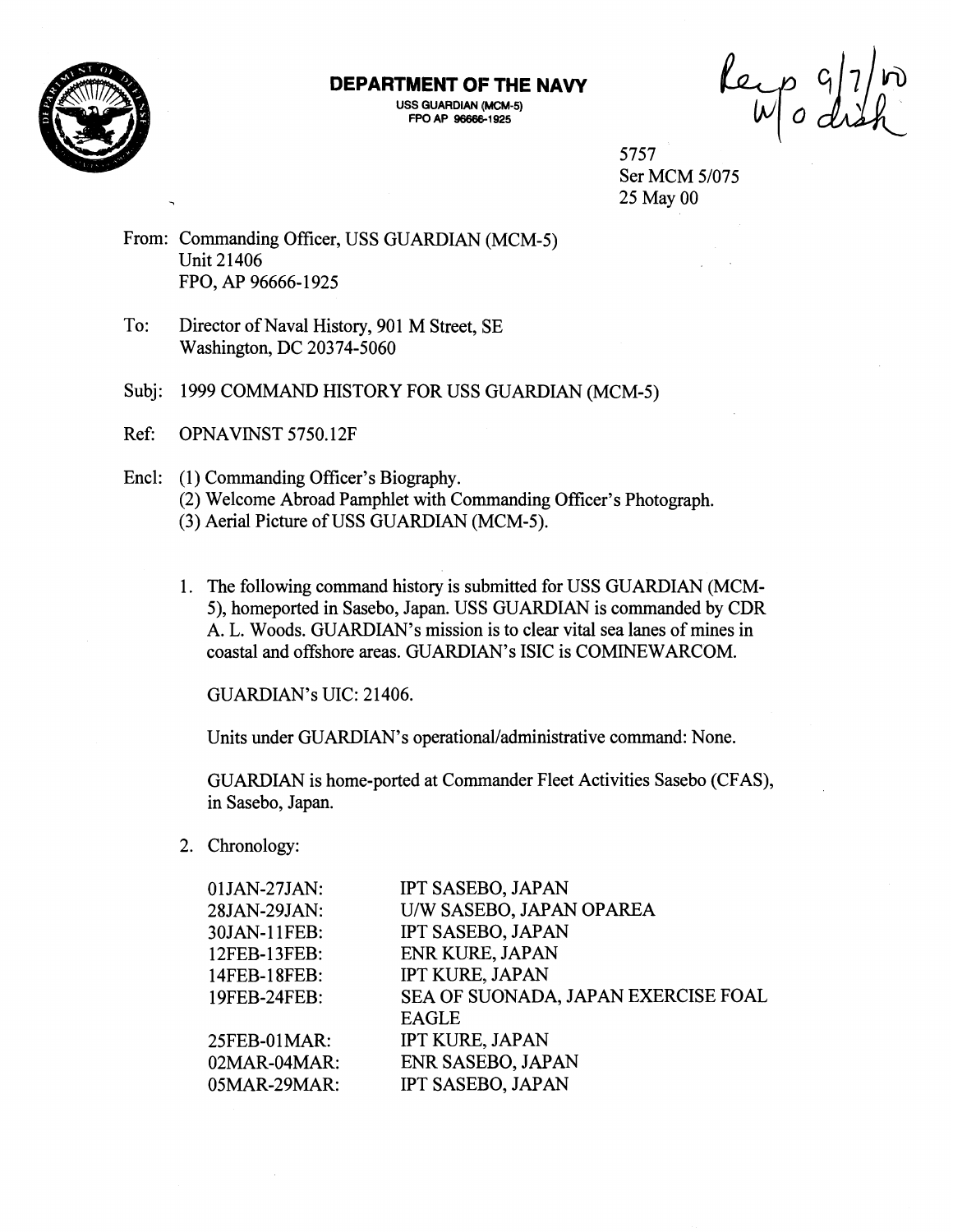| 30MAR-02APR:        | <b>U/W EAST CHINA SEA</b>            |
|---------------------|--------------------------------------|
| 03APR-04APR:        | <b>IPT SASEBO</b>                    |
| 30MAR-02APR:        | U/W EAST CHINA SEA                   |
| 03APR-04APR:        | <b>IPT SASEBO</b>                    |
| 05APR-09APR:        | MTT IPT SASEBO                       |
| 10APR-13APR:        | <b>IPT SASEBO</b>                    |
| 14APR-14APR:        | U/W EAST CHINA SEA                   |
| 15APR-20APR:        | <b>IPT SASEBO</b>                    |
| 21APR-24APR:        | TSTA 3, U/W EAST CHINA SEA           |
| 25APR-03MAR:        | <b>IPT SASEBO</b>                    |
| 04MAY-06MAY:        | <b>U/W EAST CHINA SEA</b>            |
| 07MAY-11MAY:        | <b>IPT SASEBO</b>                    |
| $12$ MAY- $13$ MAY: | U/W EAST CHINA SEA                   |
| $14$ MAY-16MAY:     | <b>ENR TOKUSHIMA</b>                 |
| $17$ MAY- $19$ MAY: | IPT TOKUSHIMA, JAPAN                 |
| 20MAY-24MAY:        | ENR OKINAWA, JAPAN                   |
| 25MAY-27MAY:        | <b>IPTSTM OKINAWA, JAPAN</b>         |
| 28MAY-07JUN:        | <b>ENR SINGAPORE</b>                 |
| $08$ JUN-25JUN:     | <b>IPT SINGAPORE</b>                 |
| 26JUN-27JUN:        | ENR LUMUT, MALAYSIA                  |
| 28JUN-04JUL:        | IPT LUMUT, MALAYSIA                  |
| $05JUL-08JUL:$      | U/W LUMUT, MALAYSIA OPAREA MCMEX     |
| $09JUL-10JUL:$      | IPT LUMUT, MALAYSIA                  |
| 11JUL-12JUL:        | <b>ENR SINGAPORE</b>                 |
| 13JUL-14JUL:        | <b>IPT SINGAPORE</b>                 |
| 15JUL-17JUL:        | U/W SINGAPORE OPAREA                 |
| 18JUL-19JUL:        | <b>IPT SINGAPORE</b>                 |
| 20JUL-22JUL:        | U/W SINGAPORE OPAREA, VIC MERCURY 99 |
| 23JUL-24JUL:        | <b>IPT SINGAPORE</b>                 |
| 25JUL-28JUL:        | ENR SATTAHIP, THAILAND               |
| 29JUL-02AUG:        | IPT SATTAHIP, THAILAND               |
| 03AUG-04AUG:        | <b>GULF OF THAILAND MCMEX</b>        |
| 05AUG-09AUG:        | IPT SATTAHIP, THAILAND               |
| 10AUG-19AUG:        | ENR OKINAWA, JAPAN                   |
| 20AUG-20AUG:        | IPT OKINAWA, JAPAN                   |
| 20AUG-22AUG:        | ENR SASEBO, JAPAN                    |
| 23AUG-18OCT:        | <b>IPT SASEBO, JAPAN</b>             |
| 190CT-200CT:        | ENR POHANG, SOUTH KOREA              |
| 210CT-02NOV:        | <b>EXERCISE FOAL EAGLE, POHANG</b>   |
| 03NOV-04NOV:        | ENR SASEBO, JAPAN                    |
| 04NOV-16DEC:        | <b>IPT SASEBO</b>                    |
| 17DEC-31DEC:        | HOLUPK, IPT SASEBO                   |

 $\ddot{\phantom{0}}$ 

 $\hat{\boldsymbol{\epsilon}}$ 

 $\sim$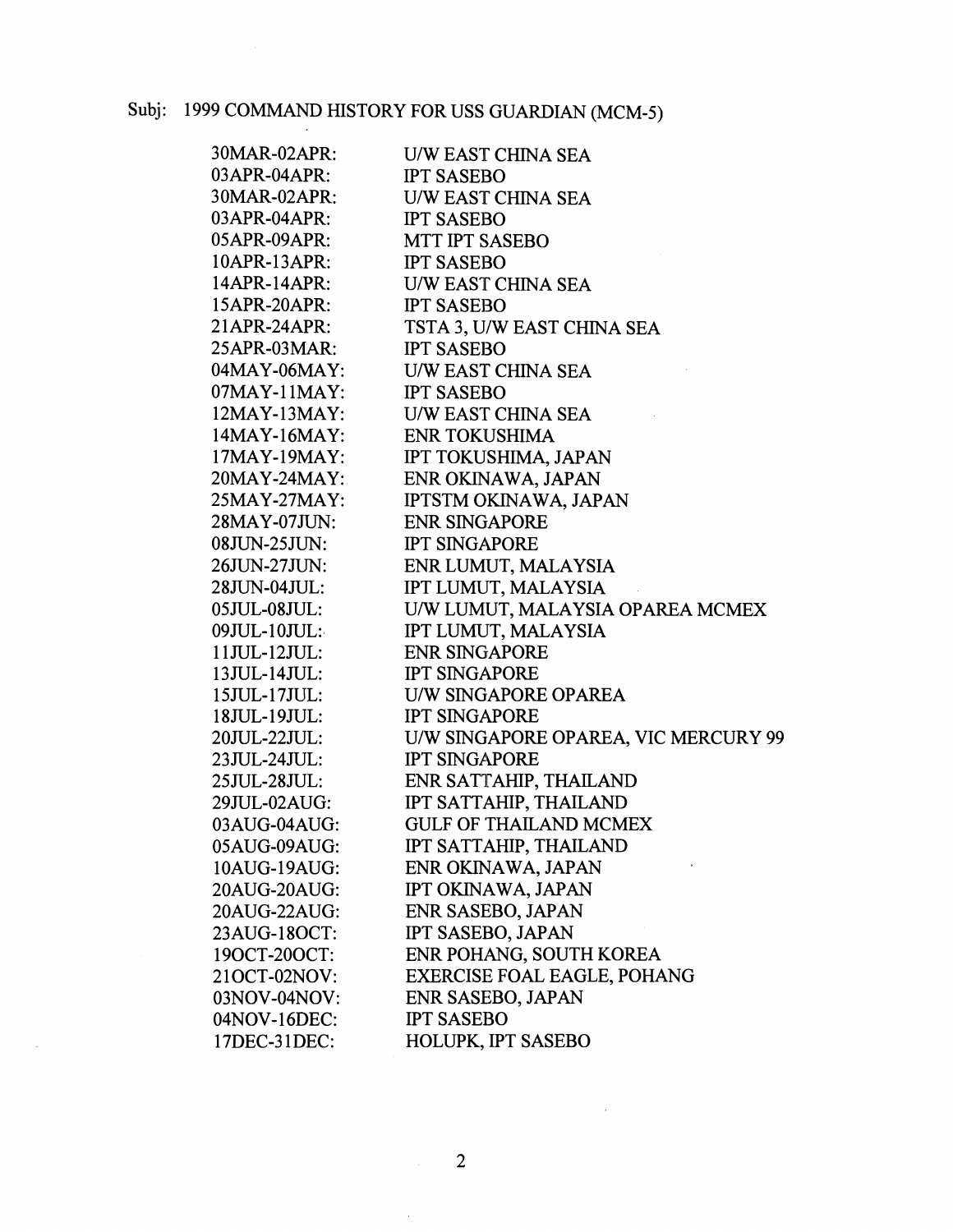3. The following Command History for USS GlJARDIAN (MCM-5) has been recreated from the Deck Log, Engineering Logs, and PODs.

## 0 1 January to **3** 1 January

With the holidays over with, the GUARDIAN crew came back from visiting friends and family ready to face the daily challenges at work. The inport duty sections were increased to four sections. GUARDIAN crewmembers began the process of preparing for the upcoming training cycle by hollding daily training in engineering and damage control. The days were long but the needed training would pay off in the coming months. Starting with basic drills that would build in complexity, the training teams and crew gained a thorough understanding of the ships systems and how to manage multiple threats occurring at the same time.

## 01 February to 28 February

February started with the Tailored Ships Training Availability Phase I. To avoid interfering with the ongoing maintenance, the typical workday for the crew started at 0500 with a Total Ship's Survivability Exercise. Motivation levels were high as the crew trained to fight the ship and repair any damage that was imposed by the training teams. Although the days were long, the crew learned to work as a team and was evaluated by the Afloat Training Group as effective for TSTA I. The training and daily work coupled with preparing for MINEX/EODEX 99-1JA occupied everyone's time up until the departure for Suo Nada Bay near Kure, Japan. The challenging transit through the Shimonoseki Straights provided great training for all bridge watch standers and GUARDIAN arrived in Kure on time ready to start the exercise. Just before getting underway from Kure with the Sea and Anchor Detail on station a sniall class **"A"** fire broke out in the stacks above the Main Machinery Room. Relying on their training, GUARDIAN watch standers took the appropriate action and prevented any further damage to the overhead lagging and the wooden framework. The fire was quickly extinguished but the damage wouldn't be repaired for another four days. While eagerly waiting to join the USS PATRIOT in the exercise, GUARDIAN Sailors took the opportunity to conduct training in order to maintain their high level of readiness. GUARDIAN finally set sail and joined her sister ship in a very successhl exercise. Working with the Japanese afforded the opportunity to see a different approach to mine countermeasure operations and build on an already strong relationship between the two nation's mine sweeping communities.

#### 01 March to 31 March

After a rigorous exercise with the Japanese Maritime Self-Defense Force, the crew was ready to return to Sasebo. The return trip from Suo Nada brought the GUARDIAN around the Eastern side of Kyushu and into the heavy sea of the Western Pacific. The crew was happy to return to their friends and families. During the second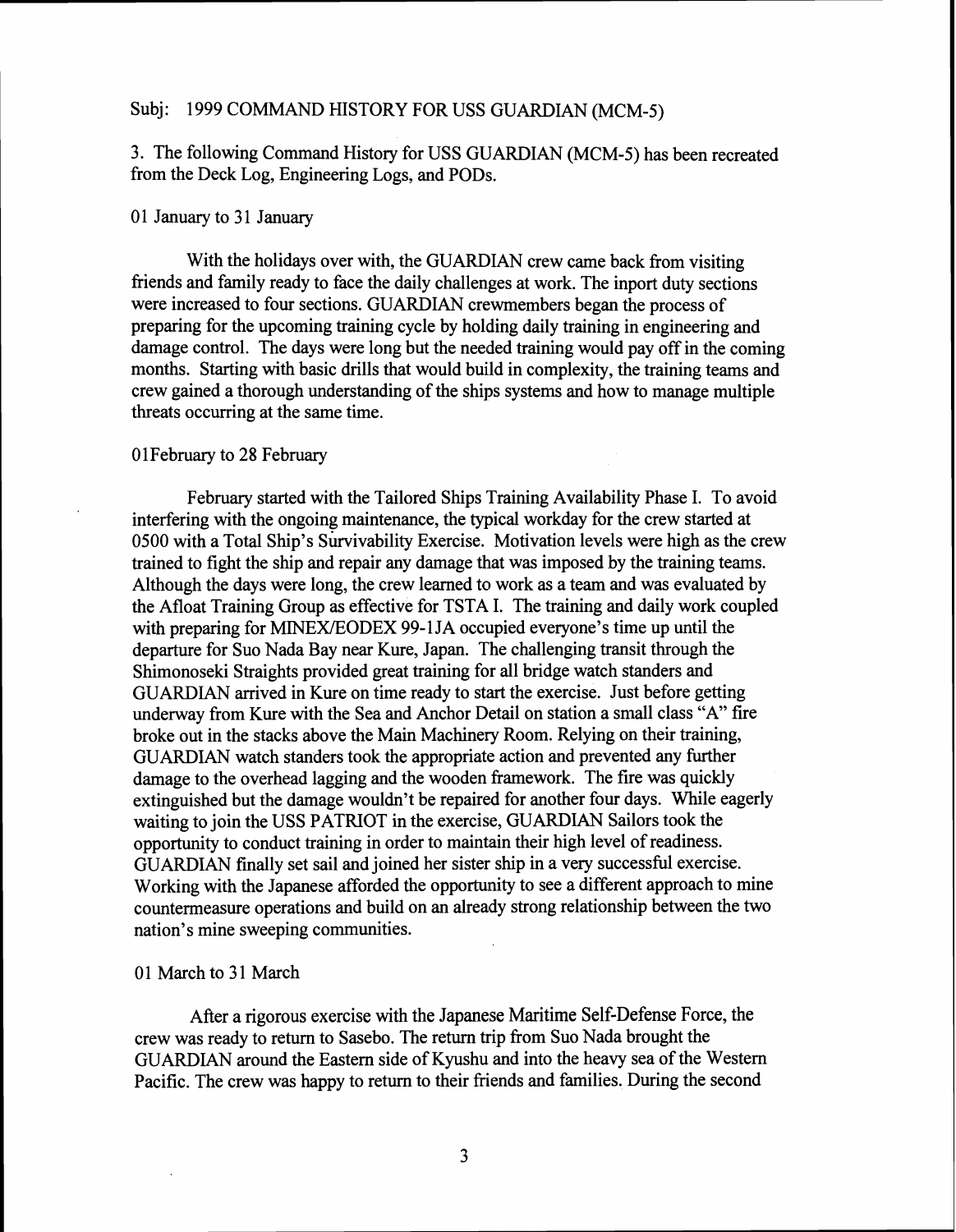week in March, the Tailored Ships Training Availability Phase I1 was conducted. The hard work and training paid off as GUARDIAN training teams and watchstanders alike impressed the Afloat Training Group. Complex Integrated drills involving mass casualties and Chemical Biological Warfare Defense systems were used to display the proficiency of the crew. Again GUARDIAN was evaluated as effective for the second phase of the demanding training cycle.

# **0 1** April to **30** April

The GUARDIAN crew did not know, but their hard work and training would pay off in the month of April. It started with getting underway and conducting training exercises in preparations for her TSTA I11 phase of the training cycle. In the long and arduous process, the ATG Inspectors decided that the crew was proficient enough to move on to the last phase of the training cycle known as the Final Evaluation Phase, FEP. FEP is the culmination of the basic training cycle in which ATG inspectors would evaluate the crew in their ability to work as a team and handle mass casualties and still fight and save the ship. Normally FEP would be conducted after the third phase of the training cycle, but since the crew spent countless hours training and working, they proved to the inspectors that they were good enough to FEP out early. completing the Basic Phase of the Training Cycle, the crew was able to relax and prepare for her summer cruise.

# **01** May to **31** May

It would not be long before GUARDIAN got underway for CARAT **99.** After a strenuous training cycle, the crew relaxed and was rewarded with 2 weeks of duty section only days in which they were spend time with friends and family and made sure all personal issues were taken care of before getting underway for the cruise. On 14 May, GUARDIAN was underway for her first port visit of Tokushima, Japan. This was the first visit to Tokushima since the end of World War 11, and GUARDIAN'S crew served as exemplary ambassadors. GUARDIAN then left for Okinawa, Japan.

## OlJune to **30** June

The month of June was both good and bad for the GUARDIAN crew. GUARDIAN suffered an Engineering casualty to 2 of **3** diesel generators, but due to the training provided during the training cycle, the crew was able to effect repairs and maintain electrical power throughout the ship. GUARDIAN then spent 18 days in Singapore to effect repairs on the engines. The crew enjoyed all the sights and luxuries that Singapore had to offer and was ready to get underway for Lumut, Malaysia on 26 June and arrived on 28 June.

#### **01** July to **3** 1 July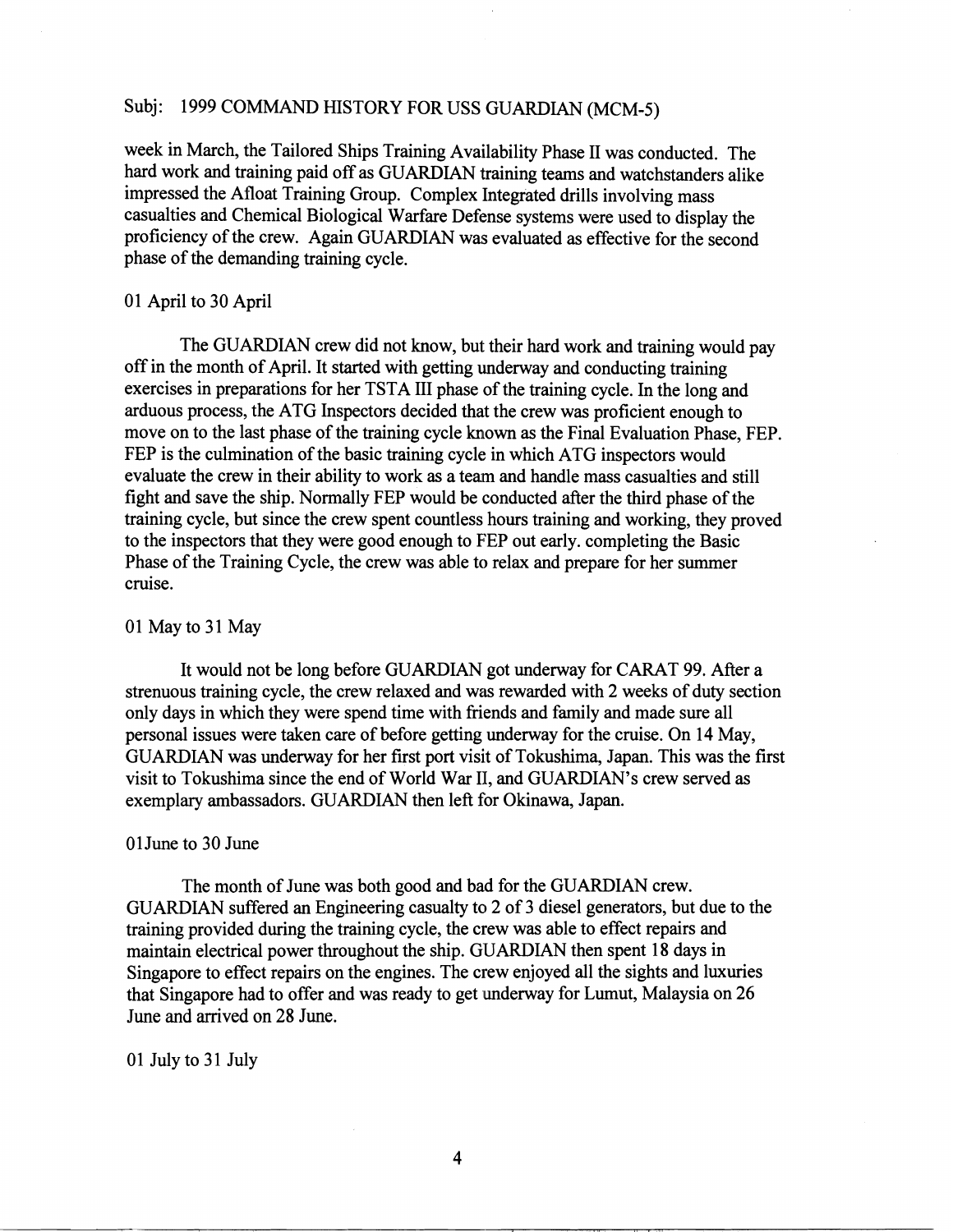During the first week of July, GUARDIAN prepared to participate in CARAT 99. exercises. The CARAT 99 exercises consisted of operating with the Royal Malaysian Navy, Australian EOD, as well as other USN ships conducting minesweeping and minehunting exercises. GUARDIAN along with PATRIOT was responsible for clearing pre-determined sea-lanes of mines using mechanical, acoustic, and influence minesweeping techniques. During the exercise, an Australian EOD Detachment was onboard to facilitate with mine detection and disposal. While conducting minesweeping operations in a crowded operation area, GUARDIAN suffered a casualty to its mechanical sweep as the sweep wire caught the anchor of an anchored Malaysian Minesweeper. The First Lieutenant and Deck Department was able to make necessary repairs, and GUARDIAN was able to complete her mission. With CARAT 99 behind her, GUARDIAN fulfilled her role as American ambassadors by promoting closer cooperation with the Royal Malaysian Navy and Australian EOD and develop a better understanding of limits and capabilities of both navies. After the exercise was over, GUARDIAN continued the summer cruise with **ia** trip back to Singapore. GUARDIAN left Malaysia on 11 July and arrived in Singapore on 13 July. While in Singapore, GUARDIAN participated in minesweeping exercises with the Royal Singapore Navy. In order to promote closer ties and develop a better understanding of how both navies operate, a Singapore Naval Officer was onboard to observe and act as a liaison. Upon completion of the exercise, the crew once more enjoyed Singapore for a few more days before leaving for her last foreign port, Sattahip, Thailand. COMCMRON ONE was onboard for both exercises. GUARDIAN was underway on 25 July and arrived on 28 July. But on the morning of getting underway, GUARDIAN suffered an engineering casualty: **an** electrical fire in the Auxiliary Machinery Space. With the prospect of going to Thailand in jeopardy, the crew handled the casualty with expertise.

#### 01 August to 31 August

The crew was extremely happy to be able to finish the summer deployment with an exercise with the Royal Thai Navy. After arriving in late July, GUARDIAN coordinating with PATRIOT and Royal Thai Navy conducted the last exercise of the cruise. Like the other exercises of the deployment, both navies developed a better understanding of each other's capabilities and liniitations in addition to developing closer ties with each other. COMCMRON ONE was present during this exercise. After completing the exercise, GUARDIAN stood-dovm to duty sections only. The crew was able to enjoy the last couple of days in Thailand by visiting historical locations, volunteering in orphanages, taking advantage of the discounts Thailand had to offer, and participating in the active nightlife Pattaya Beach had to offer. But all good things must come to an end, and GUARDIAN left on 10 August. The long trip back involved an underway replenishment in which the crew was able to again exercise seamanship skills and a brief friendly encounter with the Taiwanese Navy. After a brief in Okinawa for refbeling and replenishment of supplies, GUARDIAN got underway for its last leg of the trip back to Sasebo. The ship arrived in Sasebo on **23** August. The crew was in for another treat: duty sections increased to 5 as a result of arduous training and a two-week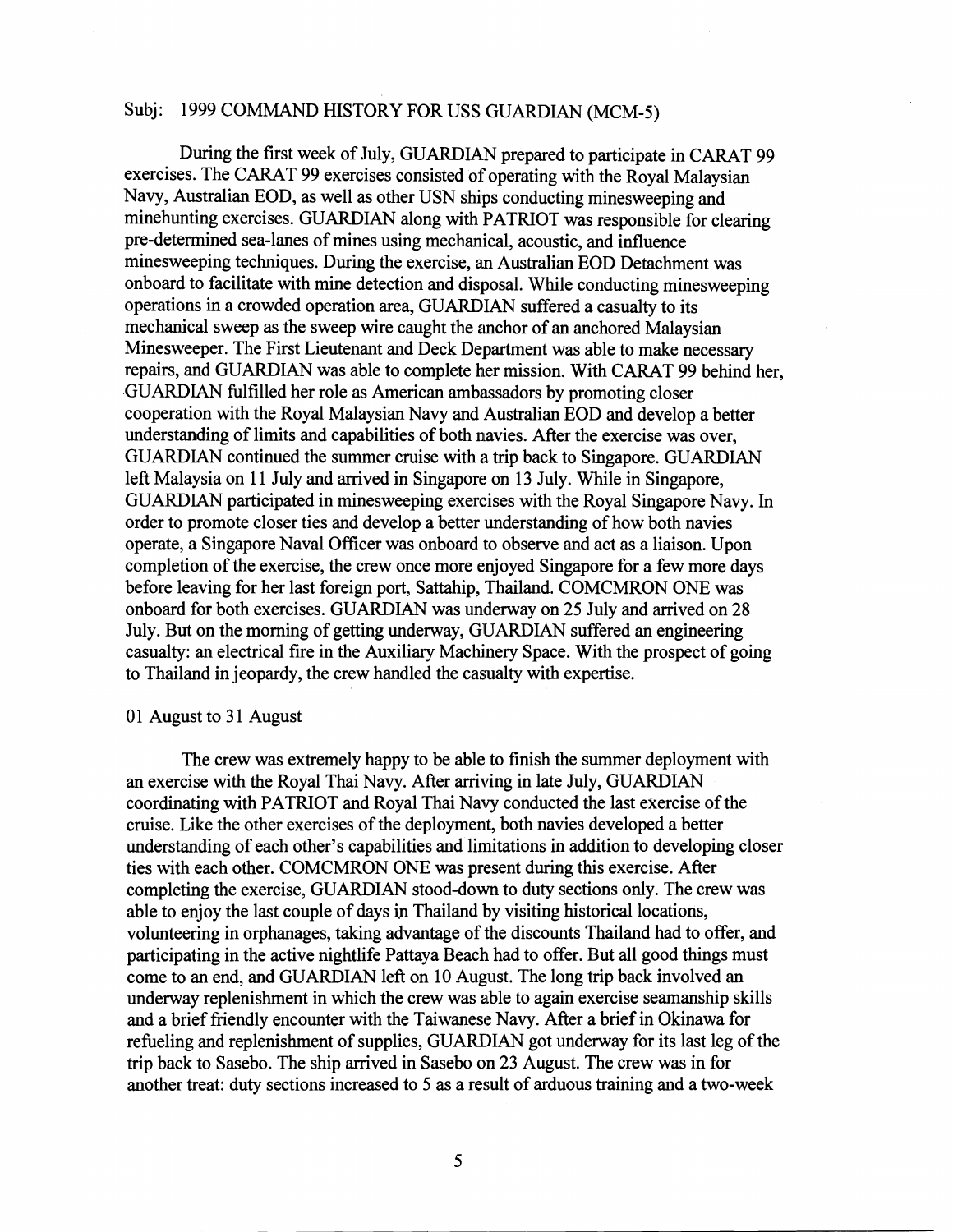stand-down in which the crew was able to get themselves reacquainted with their friends and families.

## 01 September to 30 September

The GUARDIAN crew was still enjoying the 2-week stand-down after returning from summer deployment in the beginning of September. After the two weeks of standdown though, everyone was ready to get back to work. On the agenda was repairing and maintaining equipment such as the Bow Thruster, Reverse Osmosis unit, and RHIBs, that was inoperable or degraded due to the high operational tempo of the summer deployment. The Executive Officer, LCDR Bob Azevedo was relieved by the oncoming Executive Officer, LCDR David Nosal.

# 01 October to 31 October

The crew began the month by preparing the ship for EXERCISE FOAL EAGLE '99. The crew was looking forward to some good training and traveling, as they have been inport for almost 2 months. A smooth departure, however, was elusive as remote control of the main spaces was lost due to failure of the main power amplifiers in the machinery control console. But with ingenuity and perseverance of her Engineering Department, GUARDIAN was able to leave and complete it's mission. This was not the last problem she faced. During the exercise, countless 24-volt grounds threatened GUARDIAN'S capability to continue with the exercise. The Electrician's Mates onboard, however, were the main players in isolating and rectifying the grounds. They spent countless hours trouble-shooting and isolating resulting in two Electrician's Mates being awarded the Navy/Marine Corp Achievement Medal on the spot for their valiant efforts.

## 01 November to 30 November

GUARDIAN returned from EXERCISE FOAL EAGLE '99 on 03 November. After being away from friends and family, the crew was happy to be back in Sasebo. What the crew was really happy about was the inport duty sections being increased from five to eight duty sections! Although making the eight duty sections a possibility took some ingenuity of the Engineering Department, this resulted in a substantial increase in the quality of life for the sailors. GUARDIAN set the example for the rest of the ships in Sasebo, Japan on what can be done for improving the quality of life for our sailors. Although GUARDIAN sailors did not have to stand duty for seven days, their duty days did place emphasis on maintaining their damage control skills and knowledge at a high level by training and conducting numerous drills.

## 01 December to 31 December

GUARDIAN spent the last month of the century continuing routine maintenance and ship's upkeep. There were some eventful days like Damage Control Stand-down and